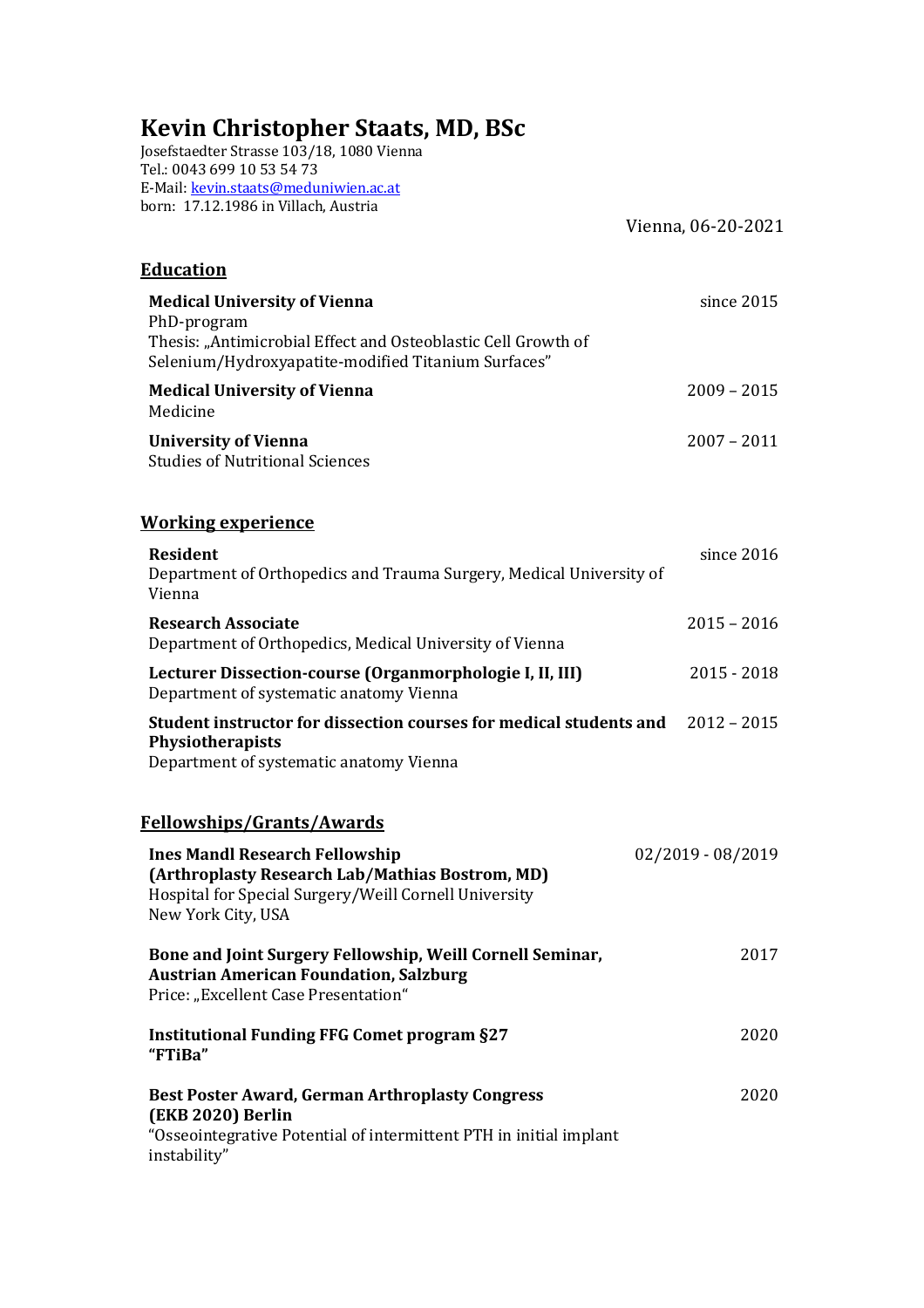| John Charnley Award 2020, Meeting of the Hip Society<br>"The antimicrobial potential of bacteriophage-derived lysin in a<br>murine debridement, antibiotics, and implant retention model of<br>prosthetic joint infection." | 2020          |
|-----------------------------------------------------------------------------------------------------------------------------------------------------------------------------------------------------------------------------|---------------|
| Academic excellent scholarship<br>Medical University of Vienna                                                                                                                                                              | 2013          |
| <u> Additional Skills</u>                                                                                                                                                                                                   |               |
| <b>Extended Board Member of the Austrian Orthopedic Society</b>                                                                                                                                                             | 2020          |
| <b>Management and Organization of Lectures Program</b><br>Dept. of Orthopedic Surgery and Traumatology<br>Medical University of Vienna                                                                                      | since 2018    |
| Representative of the Orthopedic Residency Program<br>Medical University of Vienna                                                                                                                                          | $2017 - 2019$ |
| <b>GCP-Certificate</b><br>approved by the Faculty of Pharmaceutical Medicine,<br>Royal Colleges of Physicians United Kingdom                                                                                                | 2016          |

## **Scientific presentations (excerpt)**

# Long-term survival analysis of cemented vs. cementless distal femur replacement reveals different outcomes between oncological and non**oncological patients**

Annual Meeting of International Limb Salvage Society 2019, Oral Presentation

## Positive MSIS Minor-criteria have an impact on the outcome of THA and TKA **revisions: a matched-pair analysis**

Annual Meeting European Bone and Joint Infection Society 2016, Oral Presentation Annual Conference of the Austrian Orthopedic Society 2016, Oral Presentation Deutscher Endoprothetikkongress, 2017, Oral Presentation World Arthroplasty Congress 2018, Oral Presentation

## The influence of antibiotic-loaded cement spacers on the risk of reinfection **after septic two-stage hip revision surgery**

Annual Conference of the Austrian Orthopedic Society 2016 Villach, Oral Presentation Deutscher Endoprothetikkongress, 2017, Poster Presentation

## Failed Two-Stage Exchange: Factors Leading to Unachievable Endoprosthetic **Reconstruction After Multiple Revision Surgeries**

Annual Conference of the Austrian Orthopedic Society 2017, Oral Presentation Deutscher Endoprothetikkongress 2018, Poster Presentation

## The occult periprosthetic infection - new achievements in diagnostics and **therapy**

Viennese Hip Symposium 2018, Oral Presentation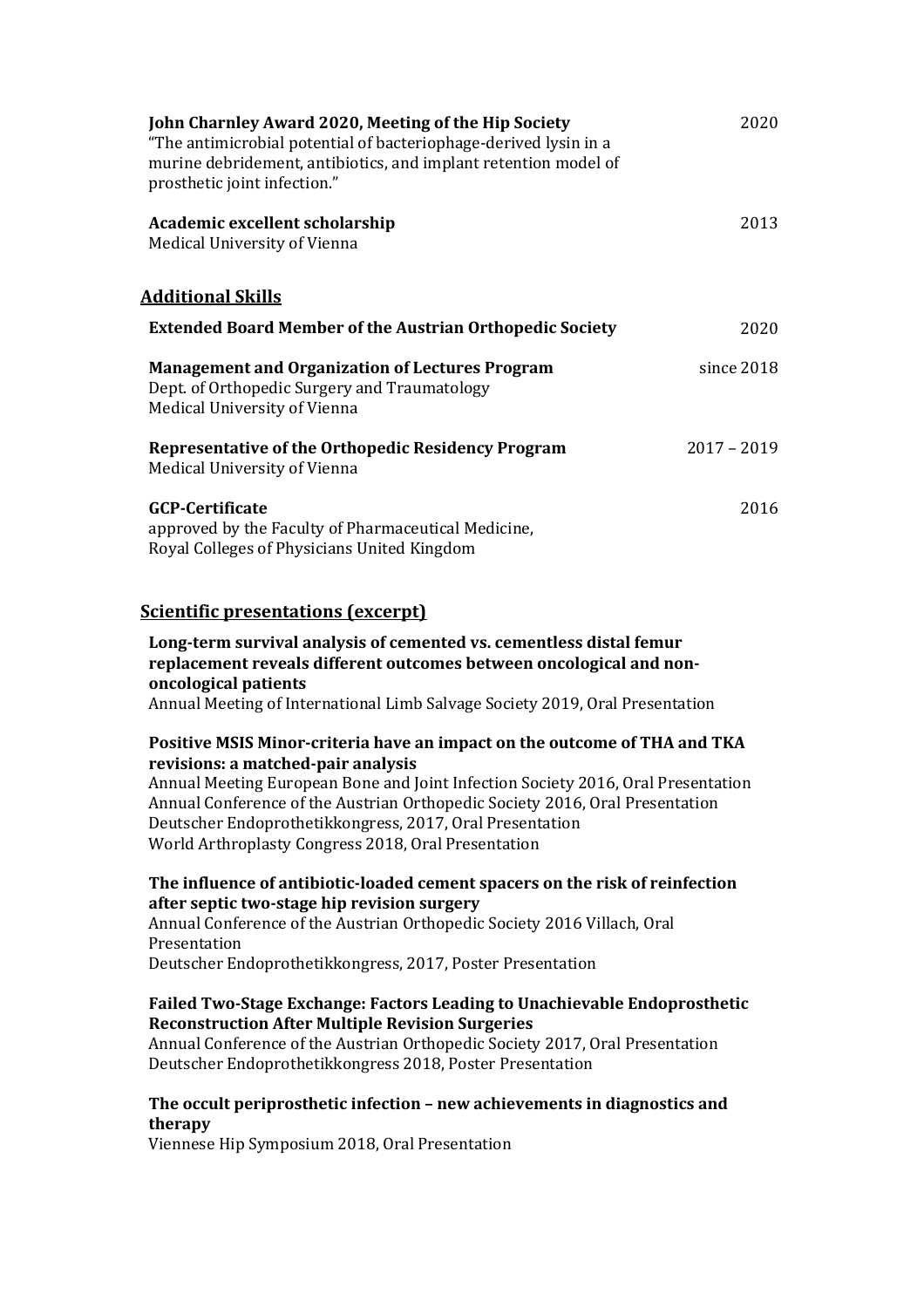## **Publications List**

#### **Hand X-ray examination in two planes is not required for radiographic** assessment of hand osteoarthritis. Therapeutic advances in musculoskeletal **disease**

Staats, K., Sunk, I. G., Weidekamm, C., Kerschbaumer, A., Bécède, M., Supp, G., Stamm, T., Windhager, R., Smolen, J. S., & Bobacz, K. (2020)., 12, 1759720X20934934.

## **Does a Competing Risk Analysis Show Differences in the Cumulative Incidence of Revision Surgery Between Patients with Oncologic and Nononcologic Conditions After Distal Femur Replacement?**

**Staats K,** Vertesich K, Sigmund IK, Sosa B, Kaider A, Funovics PT, Windhager R, Clin Orthop Relat Res. 2019,

#### 2020 John Charnley Award: The antimicrobial potential of bacteriophagederived lysin in a murine debridement, antibiotics, and implant retention model of prosthetic *ioint* infection.

Sosa, B. R., Niu, Y., Turajane, K., Staats, K., Suhardi, V., Carli, A., Fischetti, V., Bostrom, M., & Yang, X. (2020). The bone & joint journal,  $102-B(7)$  Supple B),  $3-10$ .

#### **Recombinant Human BMP6 Applied Within Autologous Blood Coagulum** Accelerates Bone Healing: Randomized Controlled Trial in High Tibial **Osteotomy Patients.**

Chiari, C., Grgurevic, L., Bordukalo-Niksic, T., Oppermann, H., Valentinitsch, A., Nemecek, E., Staats, K., Schreiner, M., Trost, C., Kolb, A., Kainberger, F., Pehar, S., Milosevic, M., Martinovic, S., Peric, M., Sampath, T. K., Vukicevic, S., & Windhager, R. (2020). *Journal of bone and mineral research*

## **Modern cemented total knee arthroplasty design shows a higher incidence of** radiolucent lines compared to its predecessor.

**Staats K,** Wannmacher T, Weihs V, Koller U, Kubista B, Windhager R. Knee Surg Sports Traumatol Arthrosc. 2018 Sep 22. doi: 10.1007/s00167-018-5130-0.

#### **Challenges in Primary Total Hip Arthroplasty**

**Staats K, Kubista B, Windhager R.** Z Orthop Unfall. 2019 Aug

# **Zirconium Nitride Coating Reduced Staphylococcus epidermidis Biofilm**  Formation on Orthopaedic Implant Surfaces: An In Vitro Study.

Pilz M, **Staats K**, Tobudic S, Assadian O, Presterl E, Windhager R, Holinka J. Clin Orthop Relat Res. 2018 Nov 8. doi: 10.1097/CORR.0000000000000568.

## **The influence of antibiotic-loaded cement spacers on the risk of reinfection after septic hip revision surgery**

**Staats K**, Sevelda F, Kaider A, Böhler C, Puchner SE, Windhager R, Holinka J Infection, 10/2017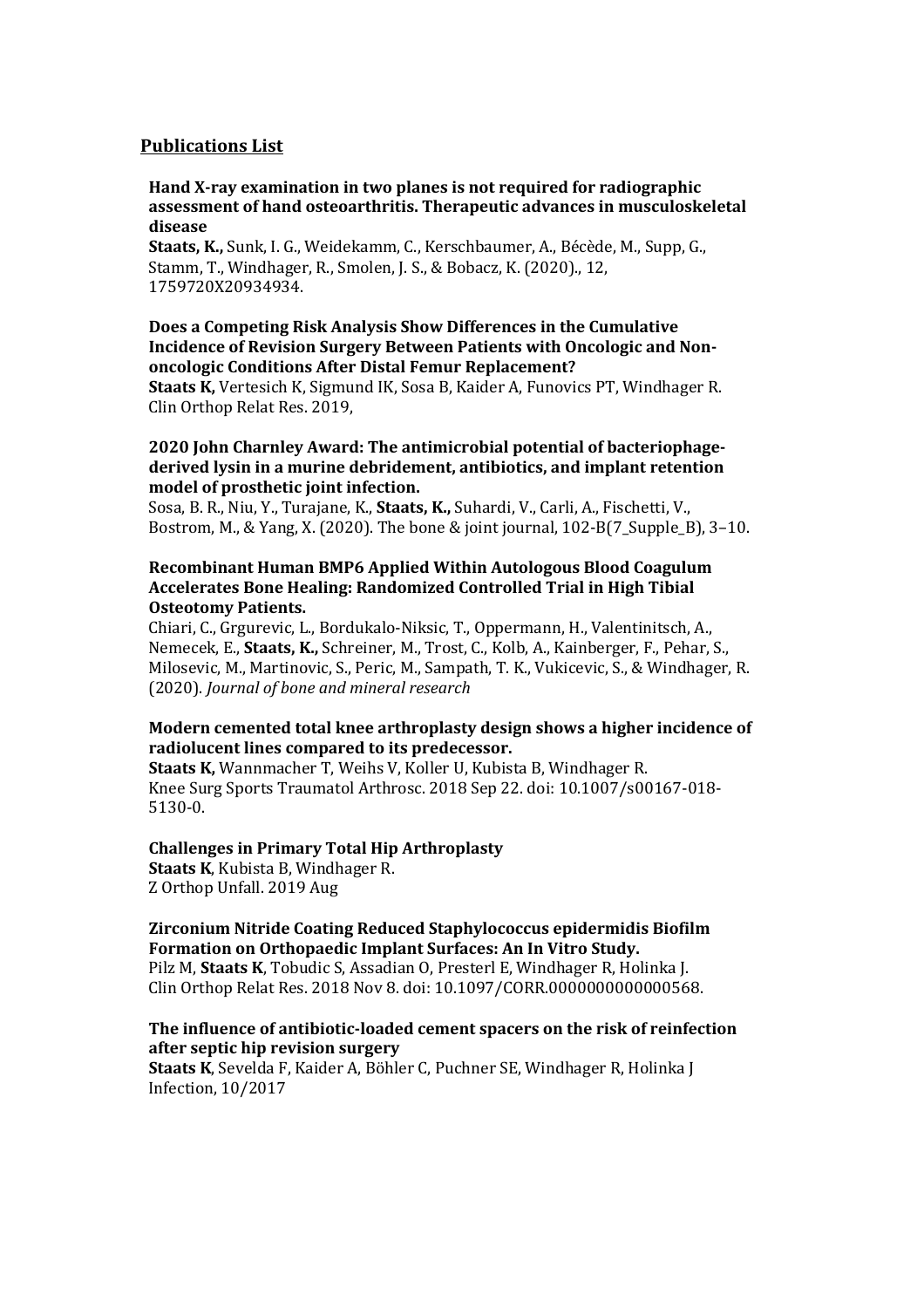#### **Computer navigation-assisted surgery for musculoskeletal tumors: a closer** look into the learning curve.

**Staats K**, Panotopoulos J, Tiefenboeck TM, Windhager R, Funovics PT. Eur I Orthop Surg Traumatol. 2017

#### Failed two-stage exchange: When is a successful endoprosthetic **reconstruction at risk after multiple revision surgeries?**

**Staats K**, Frenzel S, Sigmund IK, Böhler C, Puchner SE, Holinka J, Windhager R Journal of Arthroplasty 09/2017

# Is the revision of a primary TKA really as easy and safe as the revision of a **primary UKA?**

**Staats K**, Merle C, Schmidt-Bräkling T, Boettner F, Windhager R, Waldstein W Annals of Translational Medicine, 2016

#### **Outcome of Total Hip and Total Knee Revision Arthroplasty with minor infection criteria: a retrospective matched-pair analysis**

**Staats K,** Kolbitsch P, Sigmund IK, Hobusch GM, Holinka J, Windhager R Journal of Arthroplasty 09/2016

#### **Preoperative MRI is helpful but not sufficient to detect comorbidities in patients with chronic ankle instability**

**Staats K,** Sabeti-Aschraf M, Platzgummer H, Puchner SE, Apprich S, Windhager R, Schuh R, Knee Surgery Sports Traumatology Arthroscopy 2018

# **Megaprosthesis in the treatment of periprosthetic fractures of the knee joint:** Indication, technique and review of literature

Windhager R, Schreiner M., **Staats K**, Apprich S Int. Orthop. 2015 Sept. 2015

#### **Surgical treatment of shoulder infections: a comparison between arthroscopy and arthrotomy**

Boehler C, Pock A, Staats K, Koller U, Puchner SE, Holinka J, Windhager R, Journal of Shoulder and Elbow Surgery

## **Sonication Cultures Improve The Microbiological Diagnostic In Low-Grade Infection Of Modular Megaprostheses**

Puchner SE, Staats K., Doehring K, Lass R, Böhler C., Presterl E., Hirschl AM., Windhager R., Holinka L. J Orthop Res. 2016 Aug 30.

#### **Qualitative α-Defensin test for assessment of PII in total joint replacement**

Sigmund IK, Staats K, Gamper J, Kubista B, Boehler C, Holinka J, Windhager R Bone & Joint Journal 09/2016

#### **Multiplex PCR Unyvero i60 ITI application improves detection of low-virulent** microorganisms in periprosthetic joint infections.

Sigmund IK, Windhager R, Sevelda F, **Staats K,** Puchner SE, Stenicka S, Thalhammer F. Holinka I.

Int Orthop. 2018 Sep 6.